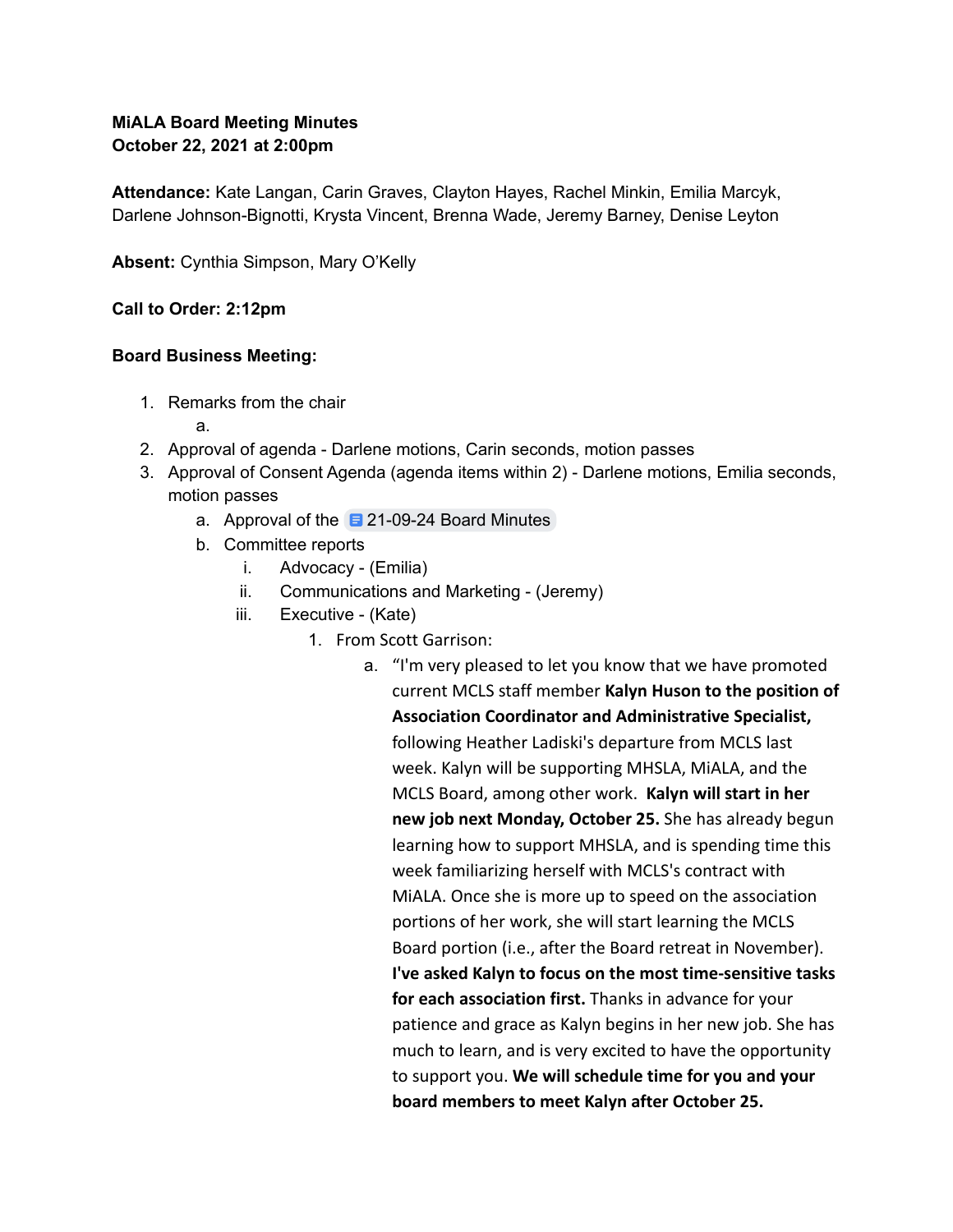- iv. Membership Membership is excited to once again present Member Meet ups, hosted by the IGs. A tentative schedule is in place and they would like IGCC and IDEA IG to review. Katrina will reach out to appropriate folks. (Rachel)
- v. Nominating (Cynthia)
- vi. Conference (Carin)
- vii. IDEA I've heard the committee was trying to get ahold of me but heard nothing beyond that (Clayton)
- viii. Ad-hoc Awards Committee Congrats to our very own Rachel Minkin who was honored as the 2021 ALOTY at the Michigan Libraries Award Ceremony on October 13! You can view the ceremony on the MiALA Facebook page: [https://www.facebook.com/miala.org;](https://www.facebook.com/miala.org) jump to 52.51. (Darlene)
- c. Partner Reports
	- i. MCLS -
- d. Treasurer's Report Looking forward to working with Kalyn as needed. Scott Garrison of MCLS fame served as our first treasurer so he's on hand as needed too!
- e. Policies and Procedures Manual -
- f. Interest Group Coordinating Council OER Budget request and process for IGs requesting funds. 3 free memberships, \$120 (Denise)

# **Old Business**

- 1. Engagement: Moving from goal setting to action items
	- a. Review of discussion in board minutes from September board meeting
	- b. Also need to think about priorities for Kalyn
	- c. IGCC and Membership are discussing membership meet-ups (as was done previous year); hope is to have first event in mid-November (18th/19th?)
	- d. Growing our membership with folks who don't have an MLS/equiv.
	- e. Should we establish a group to look into what other orgs. do possibly Membership? Target is January
- 2. Formalize awards committee
	- a. This ad hoc committee is currently Darlene and Kate
	- b. Suggested that current president be a part of this committee
	- c. Establishment of a committee requires a bylaws vote
	- d. Suggestion of expanding membership to 3 or 5 members (an odd number)
	- e. Suggestion that this committee pull from general membership
	- f. Note that currently the committee would be overseeing two awards
	- g. Having 3 members is easier but 5 members would be more opportunities to serve
	- h. Rachel, Darlene, and Kate will meet to start planning plan to have something to report by December meeting